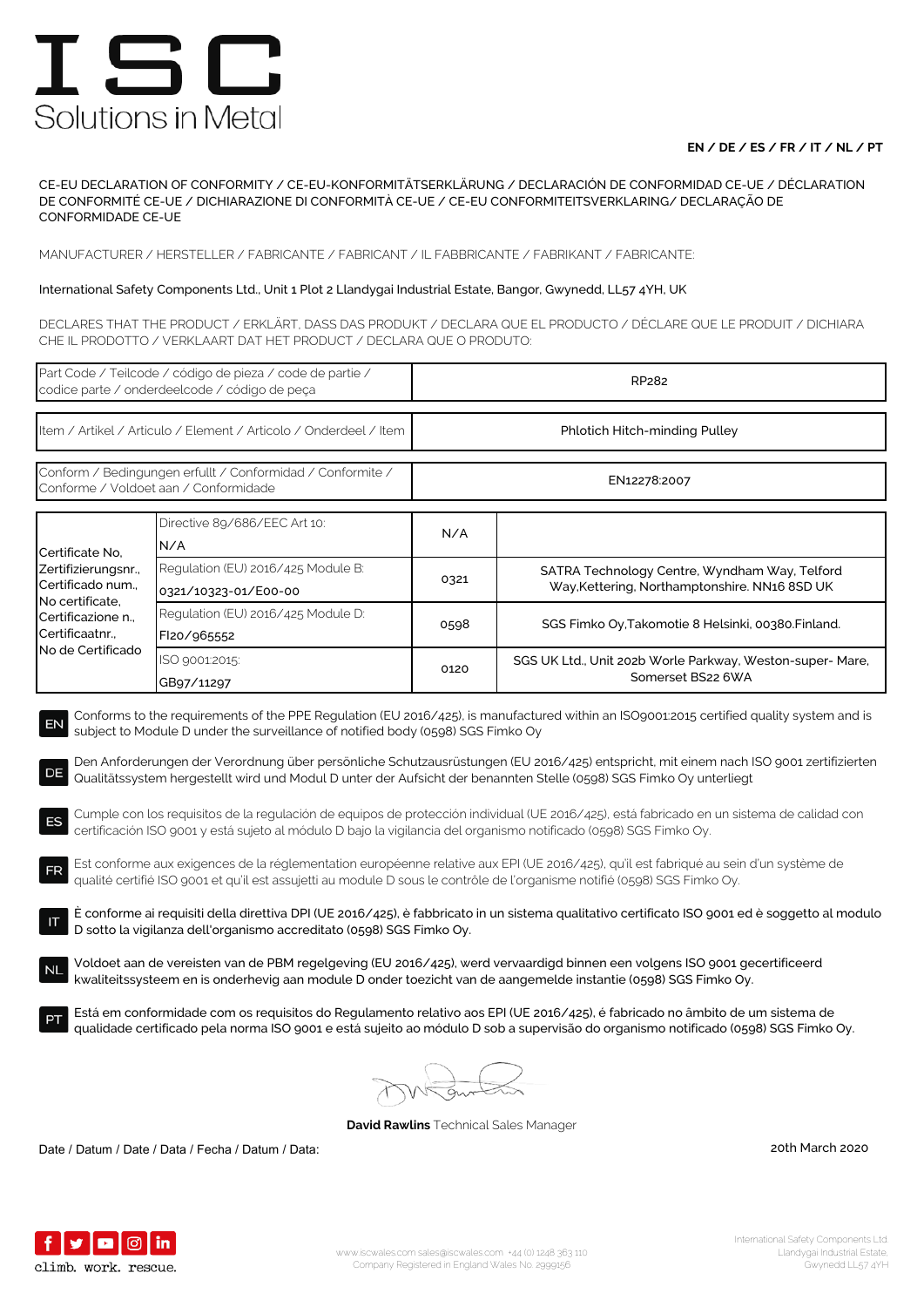## **CS / DA / FI / NO / PL / SV**

#### CE/EU PROHLÁŠENÍ O SHODĚ / CE/EU-OVERENSSTEMMELSESERKLÆRING / CE/EU-VAATIMUSTENMUKAISUUSVAKUUTUS / CE/EU-SAMSVARSERKLÆRING / DEKLARACJA ZGODNOŚCI WE/UE / CE/EU-FÖRKLARING OM ÖVERENSSTÄMMELSE

VÝROBCE / FABRIKANT / VALMISTAJA / PRODUSENT / PRODUCENT / TILLVERKARE:

#### International Safety Components Ltd., Unit 1 Plot 2 Llandygai Industrial Estate, Bangor, Gwynedd, LL57 4YH, UK

PROHLAŠUJE, ŽE PRODUKT / ERKLÆRER AT PRODUKTET / VAKUUTTAA, ETTÄ TÄMÄ TUOTE / ERKLÆRER AT PRODUKTET / OŚWIADCZA, ŻE PRODUKT / INTYGAR ATT PRODUKTEN:

| Kod soucasti / Delkode / Osan koodi / Delkode / Kod czesci /<br>Delkod                                                                                                                                                                                                                                                                                                                                                                                                                           |                                                            | RP282                         |                                                                                                                                            |  |  |
|--------------------------------------------------------------------------------------------------------------------------------------------------------------------------------------------------------------------------------------------------------------------------------------------------------------------------------------------------------------------------------------------------------------------------------------------------------------------------------------------------|------------------------------------------------------------|-------------------------------|--------------------------------------------------------------------------------------------------------------------------------------------|--|--|
| Polozka / Element / Tuote / Artikkel / Pozycja / Objekt                                                                                                                                                                                                                                                                                                                                                                                                                                          |                                                            | Phlotich Hitch-minding Pulley |                                                                                                                                            |  |  |
| Odpovida / Overholdelse / Vaatimustenmukaisuus / Samsvar /<br>Zgodnosc / Efterlevnad                                                                                                                                                                                                                                                                                                                                                                                                             |                                                            | EN12278:2007                  |                                                                                                                                            |  |  |
| Certifikát č.,<br>Certifikat nr.,<br>Sertifikaatti<br>numero,<br>Sertifikat nr.,<br>Nr Certyfikatu,<br>Certifikat nr.                                                                                                                                                                                                                                                                                                                                                                            | Directive 89/686/EEC Art 10:<br>N/A                        | N/A                           |                                                                                                                                            |  |  |
|                                                                                                                                                                                                                                                                                                                                                                                                                                                                                                  | Regulation (EU) 2016/425 Module B:<br>0321/10323-01/E00-00 | 0321                          | SATRA Technology Centre, Wyndham Way, Telford<br>Way, Kettering, Northamptonshire. NN16 8SD UK                                             |  |  |
|                                                                                                                                                                                                                                                                                                                                                                                                                                                                                                  | Regulation (EU) 2016/425 Module D:<br>Fl20/965552          | 0598                          | SGS Fimko Oy, Takomotie 8 Helsinki, 00380. Finland.                                                                                        |  |  |
|                                                                                                                                                                                                                                                                                                                                                                                                                                                                                                  | ISO 9001:2015:<br>GB97/11297                               | 0120                          | SGS UK Ltd., Unit 202b Worle Parkway, Weston-super-Mare,<br>Somerset BS22 6WA                                                              |  |  |
| Zařízení splňuje požadavky nařízení o osobních ochranných prostředcích 2016/425, je vyrobeno v systému řízení jakosti certifikovaném<br>CS<br>podle normy ISO 9001 a podléhá modulu D pod dohledem notifikované osoby č. 0598 SGS Fimko Oy.<br>Overholder kravene i forordningen om personlige værnemidler (EU 2016/425), er fremstillet i inden for det certificerede ISO 9001-<br>DA<br>kvalitetssystem, og er underlagt modul D under overvågning af det bemyndigede organ 0598 SGS Fimko Oy. |                                                            |                               |                                                                                                                                            |  |  |
| Noudattaa henkilönsuojaimia koskevan asetuksen (EU 2016/425) vaatimuksia, on valmistettu ISO 9001 -sertifioidun laatujärjestelmän<br>F1<br>mukaisesti ja että siihen sovelletaan ilmoitetun laitoksen 0598 SGS Fimko Oy.:in alaista D-moduulia.                                                                                                                                                                                                                                                  |                                                            |                               |                                                                                                                                            |  |  |
| Overholder kravene i PVU-forordningen (EU 2016/425), er produsert innenfor et ISO 9001-sertifisert kvalitetssystem og er underlagt modul<br><b>NO</b><br>D under overvåkning av teknisk kontrollorgan 0598 SGS Fimko Oy.                                                                                                                                                                                                                                                                         |                                                            |                               |                                                                                                                                            |  |  |
| Spełnia wymogi rozporządzenia w sprawie środków ochrony indywidualnej (UE 2016/425), jest produkowany w ramach systemu jakości<br><b>PL</b><br>zgodnego z ISO 9001 i podlega modułowi D pod nadzorem jednostki notyfikowanej 0598 SGS Fimko Oy                                                                                                                                                                                                                                                   |                                                            |                               |                                                                                                                                            |  |  |
| <b>SV</b>                                                                                                                                                                                                                                                                                                                                                                                                                                                                                        | övervakning av anmält organ 0598 SGS Fimko Oy.             |                               | Uppfyller kraven för PPE-reglerna (EU 2016/425), tillverkas inom ett ISO 9001-certifierat kvalitetssystem och är föremål för modul D under |  |  |

**David Rawlins** Technical Sales Manager

Dato / Datum / Paivamaara / Dato / Data / Datum: 20th March 2020

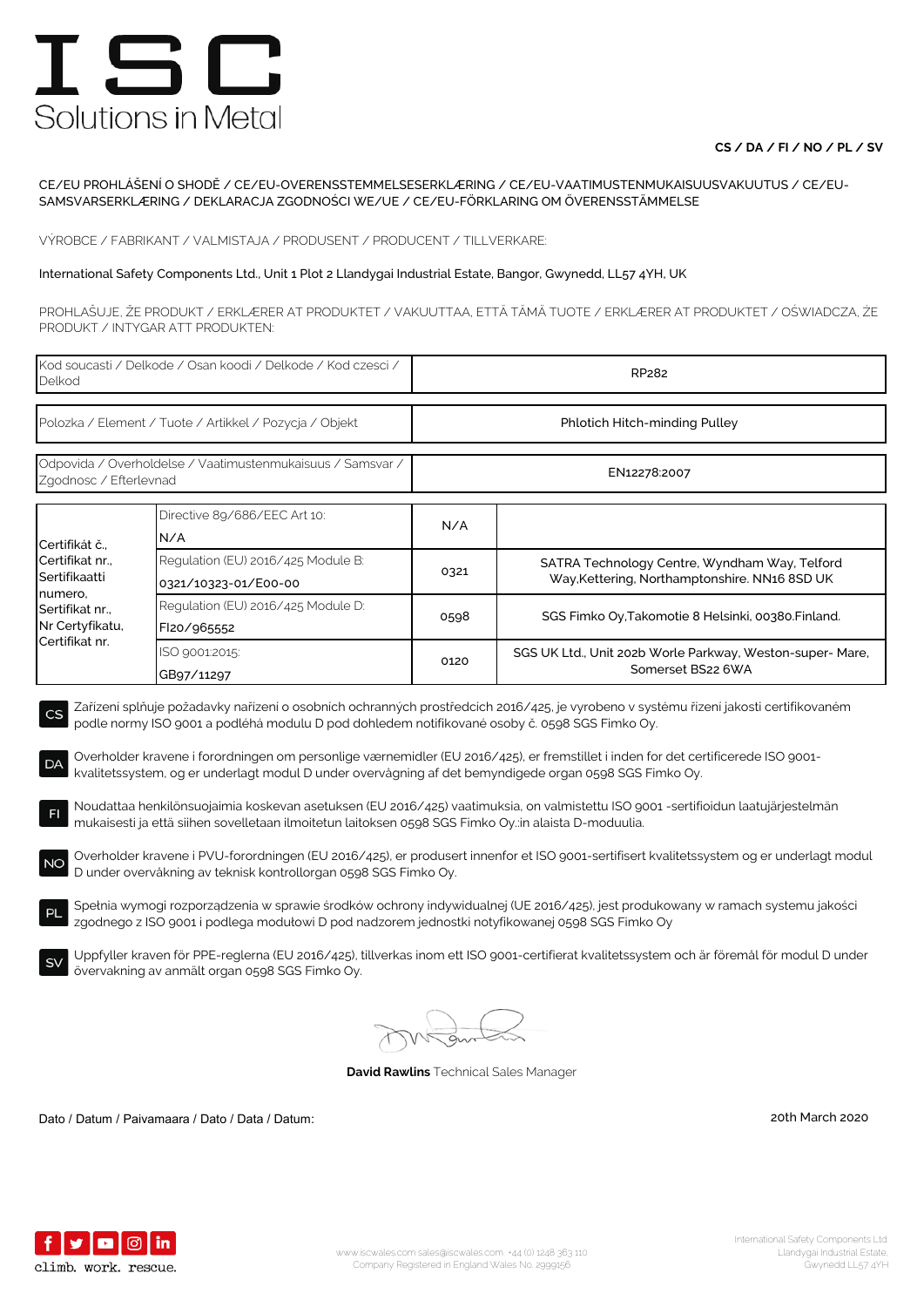## **EN / DE / ES / FR / IT / NL / PT**

CE-EU DECLARATION OF CONFORMITY / CE-EU-KONFORMITÄTSERKLÄRUNG / DECLARACIÓN DE CONFORMIDAD CE-UE / DÉCLARATION DE CONFORMITÉ CE-UE / DICHIARAZIONE DI CONFORMITÀ CE-UE / CE-EU CONFORMITEITSVERKLARING/ DECLARAÇÃO DE CONFORMIDADE CE-UE

MANUFACTURER / HERSTELLER / FABRICANTE / FABRICANT / IL FABBRICANTE / FABRIKANT / FABRICANTE:

### International Safety Components Ltd., Unit 1 Plot 2 Llandygai Industrial Estate, Bangor, Gwynedd, LL57 4YH, UK

DECLARES THAT THE PRODUCT / ERKLÄRT, DASS DAS PRODUKT / DECLARA QUE EL PRODUCTO / DÉCLARE QUE LE PRODUIT / DICHIARA CHE IL PRODOTTO / VERKLAART DAT HET PRODUCT / DECLARA QUE O PRODUTO:

| Part Code / Teilcode / código de pieza / code de partie /<br>codice parte / onderdeelcode / código de peça                                                                                                                                                                                                                                                                                                                                                                                                                                                                                                                                                                                                                                                         |                                                            | RP282                         |                                                                                                |  |  |
|--------------------------------------------------------------------------------------------------------------------------------------------------------------------------------------------------------------------------------------------------------------------------------------------------------------------------------------------------------------------------------------------------------------------------------------------------------------------------------------------------------------------------------------------------------------------------------------------------------------------------------------------------------------------------------------------------------------------------------------------------------------------|------------------------------------------------------------|-------------------------------|------------------------------------------------------------------------------------------------|--|--|
| Item / Artikel / Articulo / Element / Articolo / Onderdeel / Item                                                                                                                                                                                                                                                                                                                                                                                                                                                                                                                                                                                                                                                                                                  |                                                            | Phlotich Hitch-minding Pulley |                                                                                                |  |  |
| Conform / Bedingungen erfullt / Conformidad / Conformite /<br>Conforme / Voldoet aan / Conformidade                                                                                                                                                                                                                                                                                                                                                                                                                                                                                                                                                                                                                                                                |                                                            | EN12278:2007                  |                                                                                                |  |  |
| Certificate No.<br>Zertifizierungsnr.,<br>Certificado num.,<br>No certificate,<br>Certificazione n.,<br>Certificaatnr<br>No de Certificado                                                                                                                                                                                                                                                                                                                                                                                                                                                                                                                                                                                                                         | Directive 89/686/EEC Art 10:<br>N/A                        | N/A                           |                                                                                                |  |  |
|                                                                                                                                                                                                                                                                                                                                                                                                                                                                                                                                                                                                                                                                                                                                                                    | Regulation (EU) 2016/425 Module B:<br>0321/10323-01/E00-00 | 0321                          | SATRA Technology Centre, Wyndham Way, Telford<br>Way, Kettering, Northamptonshire. NN16 8SD UK |  |  |
|                                                                                                                                                                                                                                                                                                                                                                                                                                                                                                                                                                                                                                                                                                                                                                    | Regulation (EU) 2016/425 Module D:<br>GB18/961970          | 0120                          | SGS UK Ltd., Unit 202b Worle Parkway, Weston-super- Mare,<br>Somerset BS22 6WA                 |  |  |
|                                                                                                                                                                                                                                                                                                                                                                                                                                                                                                                                                                                                                                                                                                                                                                    | ISO 9001:2015:<br>GB97/11297                               | 0120                          | SGS UK Ltd., Unit 202b Worle Parkway, Weston-super- Mare,<br>Somerset BS22 6WA                 |  |  |
| subject to Module D under the surveillance of notified body (0120) SGS UK Ltd.<br>Den Anforderungen der Verordnung über persönliche Schutzausrüstungen (EU 2016/425) entspricht, mit einem nach ISO 9001 zertifizierten<br>DE<br>Qualitätssystem hergestellt wird und Modul D unter der Aufsicht der benannten Stelle (0120) SGS UK Ltd. unterliegt<br>Cumple con los requisitos de la regulación de equipos de protección individual (UE 2016/425), está fabricado en un sistema de calidad con<br>ES<br>certificación ISO 9001 y está sujeto al módulo D bajo la vigilancia del organismo notificado (0120) SGS UK Ltd.<br>Est conforme aux exigences de la réglementation européenne relative aux EPI (UE 2016/425), qu'il est fabriqué au sein d'un système de |                                                            |                               |                                                                                                |  |  |
| <b>FR</b><br>qualité certifié ISO 9001 et qu'il est assujetti au module D sous le contrôle de l'organisme notifié (0120) SGS UK Ltd.<br>È conforme ai requisiti della direttiva DPI (UE 2016/425), è fabbricato in un sistema qualitativo certificato ISO 9001 ed è soggetto al modulo<br>D sotto la vigilanza dell'organismo accreditato (0120) SGS UK Ltd.                                                                                                                                                                                                                                                                                                                                                                                                       |                                                            |                               |                                                                                                |  |  |
| Voldoet aan de vereisten van de PBM regelgeving (EU 2016/425), werd vervaardigd binnen een volgens ISO 9001 gecertificeerd<br>kwaliteitssysteem en is onderhevig aan module D onder toezicht van de aangemelde instantie (0120) SGS UK Ltd.                                                                                                                                                                                                                                                                                                                                                                                                                                                                                                                        |                                                            |                               |                                                                                                |  |  |
| Está em conformidade com os requisitos do Regulamento relativo aos EPI (UE 2016/425), é fabricado no âmbito de um sistema de<br>qualidade certificado pela norma ISO 9001 e está sujeito ao módulo D sob a supervisão do organismo notificado (0120) SGS UK Ltd.                                                                                                                                                                                                                                                                                                                                                                                                                                                                                                   |                                                            |                               |                                                                                                |  |  |
|                                                                                                                                                                                                                                                                                                                                                                                                                                                                                                                                                                                                                                                                                                                                                                    |                                                            |                               |                                                                                                |  |  |
| <b>David Rawlins</b> Technical Sales Manager                                                                                                                                                                                                                                                                                                                                                                                                                                                                                                                                                                                                                                                                                                                       |                                                            |                               |                                                                                                |  |  |

Date / Datum / Date / Data / Fecha / Datum / Data: 20th March 2020